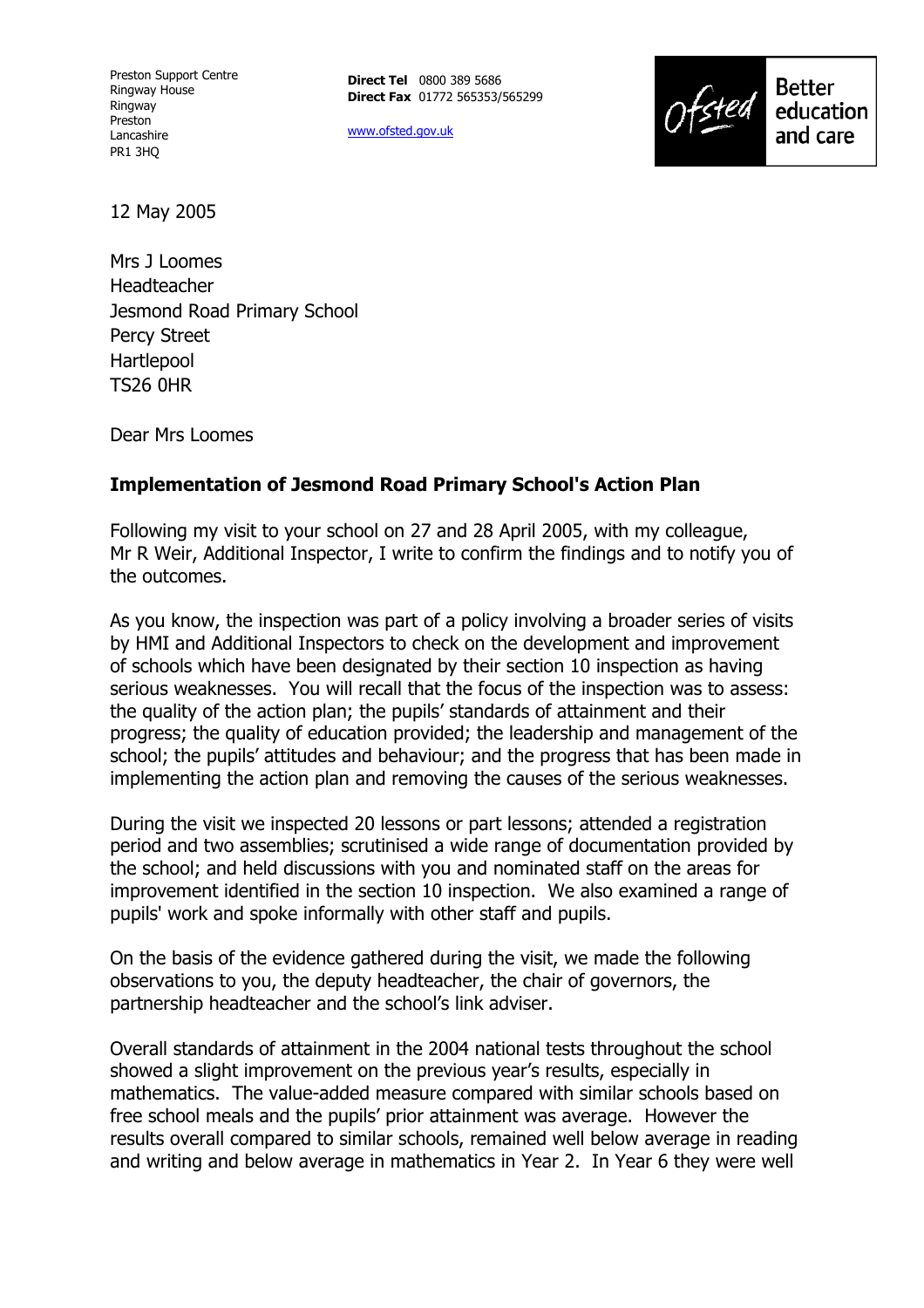

below average in English, below average in science and average in mathematics. Standards were better in Year 6 than in Year 2; this picture was reflected during the monitoring visit. Standards in the Foundation Stage are below average, but there was some evidence of good progress in the nursery as a result of more challenge and high expectations, especially in writing. There remains some underachievement in Years 1 and 2 that is reflected in the schoolís predicted targets for the 2005 national tests.

The quality of teaching was very good in one lesson, good in eight, satisfactory in eight and unsatisfactory in three, two of which were in the Key Stage 1 resource base. There were certain features that typified the strongest and the weakest lessons. Consistent strengths included: detailed weekly lesson planning and formative assessment frameworks that identified what groups of pupils were expected to learn; clear and specific learning objectives and shared success criteria; good organisation and imaginative activities that interested the pupils and effective links between subjects, for example, in Year 4 history, the pupils measured out the length of an imaginary Viking longboat in the playground. There was also some stimulating work evident, for example in early imaginative writing and simple drama in Year 1 and the teaching of mathematics in Years 3 and 6.

Less effective aspects of teaching in the unsatisfactory and some other weaker lessons were low expectations and lack of challenge for more able pupils. Most significant was a lack of awareness of National Curriculum programmes of study that led to some omissions in pupils' learning, for example, in history and design and technology. Although there was a consistency in the good quality of planning, there was some variation in the account taken of the pupils' prior learning, so that lessons could build on what they understood. The teachers' explanations, instructions and questioning were often weak in these lessons.

The quality of pupilsí learning was variable. Several teachers used a range of teaching techniques effectively to stimulate pupils' interest and enjoyment in their learning. For example, in a Year 1 science lesson, opportunities were provided to engage and help pupils understand the conditions under which seeds would grow. Nevertheless in some other lessons pupils struggled to achieve their tasks when they did not have enough guidance; for example, Year 2 pupils learning how to write a sustained story persevered in the face of considerable adversity to conjure up an island on which a pirate might bury treasure without appropriate stimuli. In the reception classes and Years 1 and 2, there was too little modelling of writing or opportunities for the pupils to write independently. The perceptive involvement of adults, including voluntary parental support, was a strong element in the work of the nursery. The children made good progress and their development was systematically monitored and assessed.

Provision for Year 1 and 2 pupils who have special educational needs in the Resource Base was unsatisfactory. There was a lack of structure and insufficient clarity in what pupils were expected to do when not working directly with an adult. Behaviour management was poor and on one occasion a pupil was asked to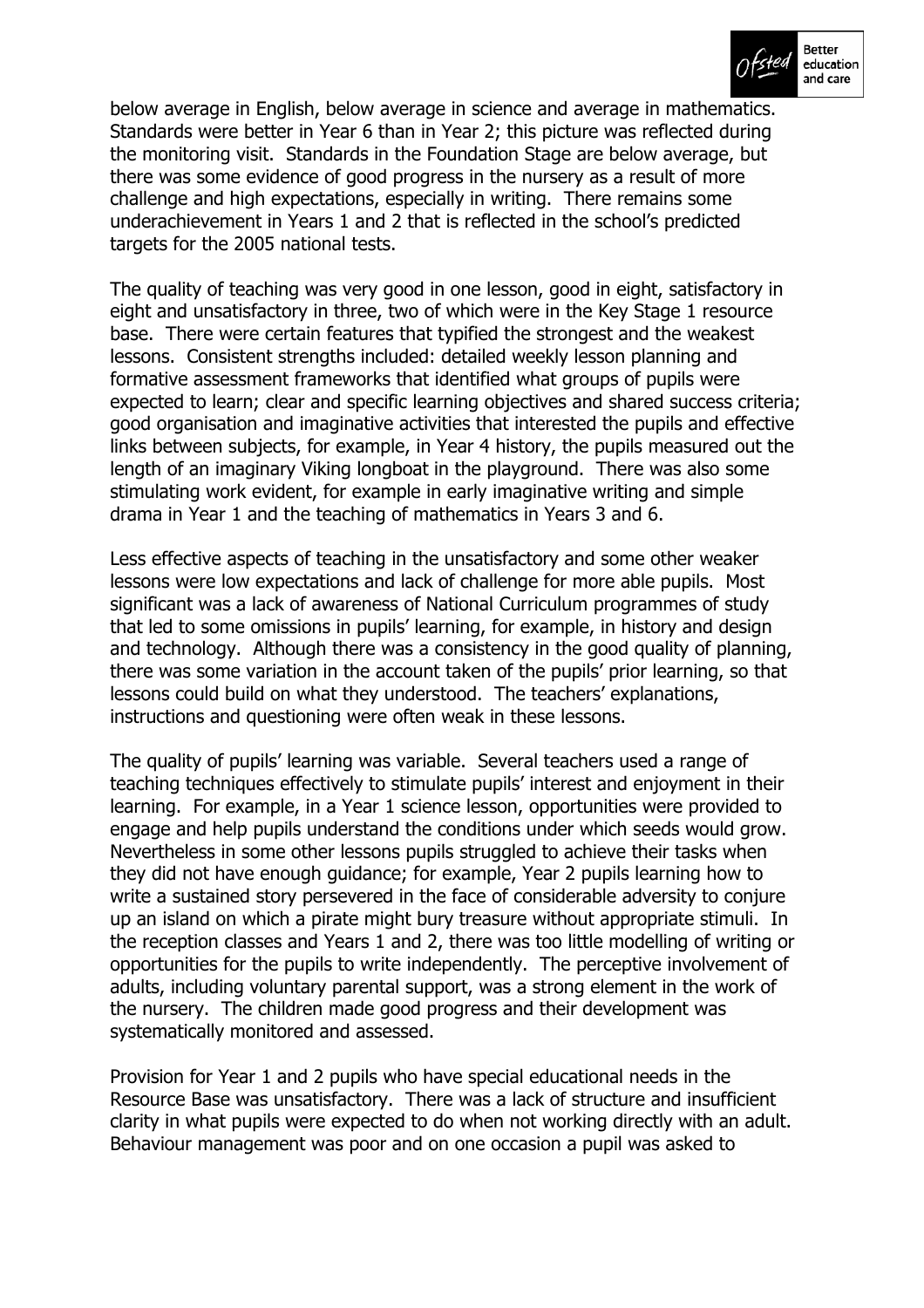

withdraw unsupervised from the classroom. Relationships were, at times, close to being confrontational and unnecessarily aggressive.

Pupils' attitudes and behaviour in lessons were generally good and sometimes very good. Pupils enjoy learning, especially in those lessons where there are planned opportunities to involve them. Older pupils are trusted to take responsibility and carry out a range of useful tasks around the school. Behaviour around the school and in the playground was more variable and there were some instances of minor disruptive behaviour at lunchtimes.

The headteacher is leading and managing the school effectively, despite having to lose seven members of the teaching staff at the end of the summer term because of the inherited budget. She is a forthright and influential leader, well focused on improving teaching and learning and is developing the school's capacity to improve. In the short period since she was appointed, she has put in place a clear organisational structure, including the roles and responsibilities of staff in managing the curriculum and in raising the levels of the pupils' attainment. Particular emphasis is being given to the work of the current school improvement team and the development of a standards team which, under the headteacher's informed leadership, should be able to have firmer control of pupil tracking, target setting and accountability. Consideration has also been given to improving performance management and in-service training opportunities. The professional development of the staff is increasingly well targeted to improving teachers' subject knowledge and their understanding of the sequential stages of the attainment targets in the National Curriculum programmes of study. The work of the school in this context is supported effectively by the local education authority (LEA) and the partnership school in setting realistic expectations.

The governors are making steady progress in fulfilling their statutory duties and helping to shape the vision and future direction of the school. The governing body now has a full complement, including additional governors appointed by the LEA.

There is a clearer committee structure and, in this context, the role of the raising achievement committee is crucial. There is evidence that the governors are playing a more strategic role in the work of the school and this important function is facilitated by the impact of governor training and the links made with subject leaders. The governors improving information base, which results from the headteacher's efficient management, is enabling committee members to take a broader view of the schoolís work, particularly the analysis of data and the setting of targets. Importantly, the governors are taking greater strategic control of the budget and this has led to recent decisions about staffing levels and resources. The governors are also aware of the need to assert value for money principles in respect of key elements of school government, for example, the budget for supply teachers and the maintenance costs for the building. The governors have a number of key initiatives in mind, for example the more constructive involvement of parents in partnership with the school. The school prospectus now complies fully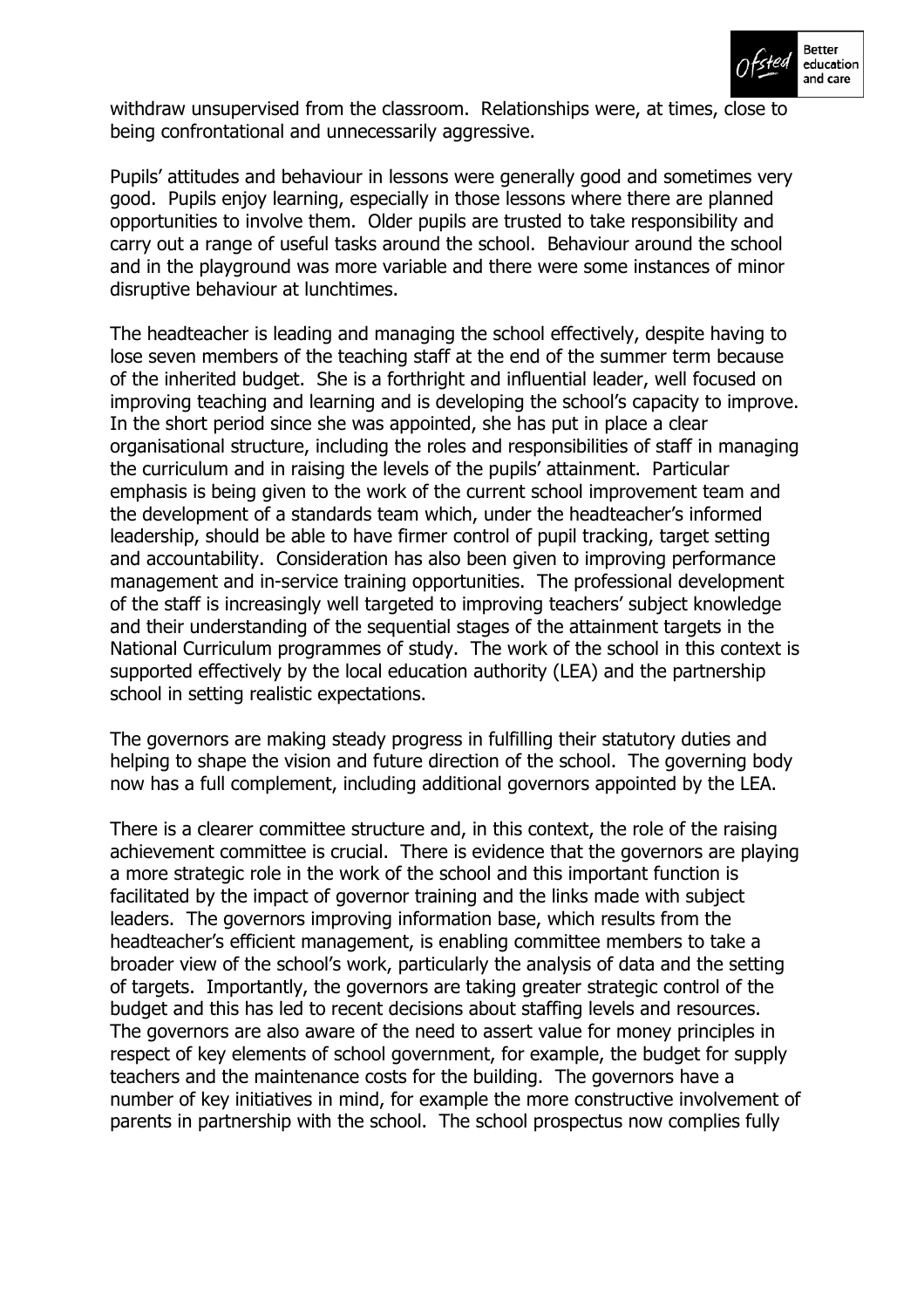

with statutory requirements. It is informative, of good quality and includes comparative data in respect of attendance and pupils' attainments.

The good action plan is in the early stages of implementation with several key actions due to take place next term. The headteacher has not been deterred from redirecting actions that have not achieved the success expected in order to bring about the required improvements. The LEA support for the school is good. The appointment of a partner headteacher of a very successful school is invaluable. The governing body has been strengthened by the appointment of five additional LEA governors. The LEA's statement of action provides a thorough breakdown of the steps needed to remove the causes of serious weaknesses together with comprehensive success criteria against which to judge progress.

### **Action taken to address the areas for improvement**

# **1: Improve the quality of teaching and learning so that pupils learn more.**

Progress is limited on this area for improvement. The slight delay in the implementation of the action plan and staffing issues unrelated to the outcomes of the inspection has resulted in additional responsibilities for the headteacher. There is currently insufficient good teaching to raise achievement, particularly in some of the classes of younger pupils and in the resource base.

### **2: Carry out and act upon risk assessments**

Actions to complete health and safety checks, with the support of the LEA, have taken place and are satisfactory. A Health and Safety Officer has been appointed and there are trained first aiders on the staff. Risk assessments are carried out as required. The school has been well supported by their partnership school. However, decisions about the longer term issues relating to the building, for example, the inadequate outdoor area for the nursery and the unsatisfactory dining hall arrangements are contingent on the successful outcome of a bid to have a new school. Consequently, governors are mindful of the school's precarious budget situation and do not wish to spend unnecessarily by making temporary improvements. Progress on this area for improvement is therefore limited.

#### **3. Improve the role of the governing body and senior managers in checking and evaluating the work of the school, making the raising of achievement the central focus to their work.**

The role of the governing body and senior managers of the school has been evaluated above. Reasonable progress has been made on this area for improvement.